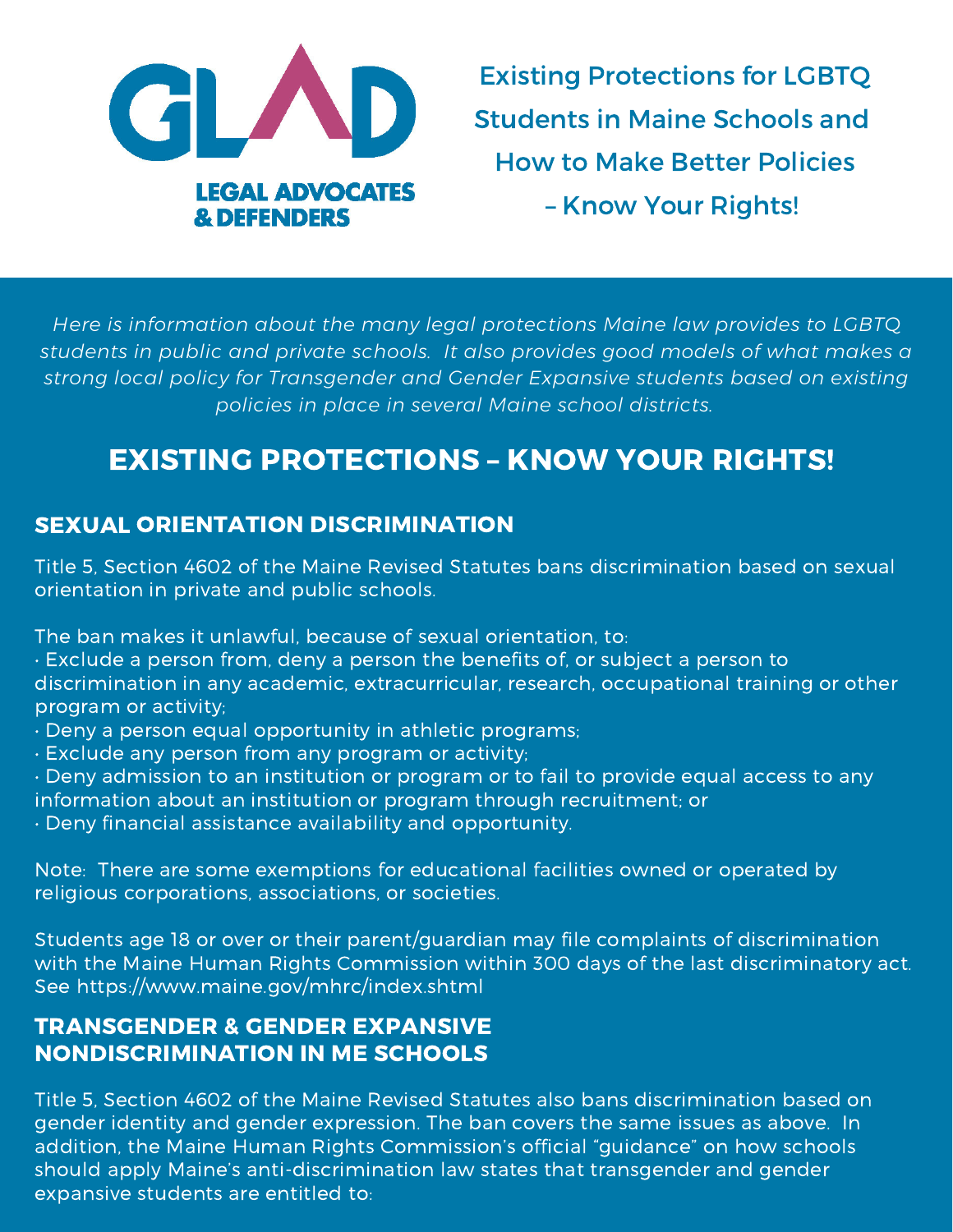• Equal access to and ability to participate on equal terms in all school programs, including extracurricular activities;

• Respect for the gender identity of transgender students, including using appropriate names and pronouns, and allowing transgender students to wear clothing consistent with their gender identity;

• The right to acknowledge their sexual orientation and gender identity and expression;

• The right to express themselves on issues relating to sexual orientation or gender identity and expression within constitutional limits;

• The right to learn about LGBTQ issues and have access to pedagogically and ageappropriate information and resources about LGBT issues and people

The full text of the Maine Human Rights Act, which also prohibits discrimination in housing, employment, and public accommodations,

This guidance is available at:

https://www.maine.gov/mhrc/guidance/CCmemo.education.so.pdf

### ANTI-DISCRIMINATION PROTECTION UNDER TITLE IX OF FEDERAL LAW

Title IX is a federal law that bans sex discrimination in schools that receive federal funding (nearly all public schools). Many courts have interpreted "sex discrimination" as applying to discrimination experienced by transgender students, and those who don't meet gender stereotypes or expectations.

Title IX is enforced by the United States Department of Education. If you have been discriminated against based on your transgender identity, you have 180 days after the discrimination or harassment occurred to file a complaint with the United States Department of Education.

Title IX still protects transgender students despite rollbacks of Obama era guidance and other possible actions by the Trump administration.

More information about Title IX and filing a complaint can be found at https://transequality.org/know-your-rights/schools

### MAINE LAW PROHIBITING BULLYING

In 2012, Maine passed a law, "An Act to Prohibit Bullying and Cyberbullying in Schools" (which can be found at http://www.mainelegislature.org/legis/statutes/20-a/title20- Asec6554.html). Among other categories, the law protects LGBTQ students and identifies sexual orientation, gender, gender identity, and gender expression as factors that may cause students to be targeted by bullying.

Maine's LGBTQ-inclusive anti-bullying law requires schools to: • Protect all students, regardless of sexual orientation, gender identity or gender expression, from bullying, cyberbullying, harassment and sexual harassment. • Develop and enforce specific policies that define and forbid bullying and cyberbullying, and identify reporting and investigation procedures, including a duty for staff to report.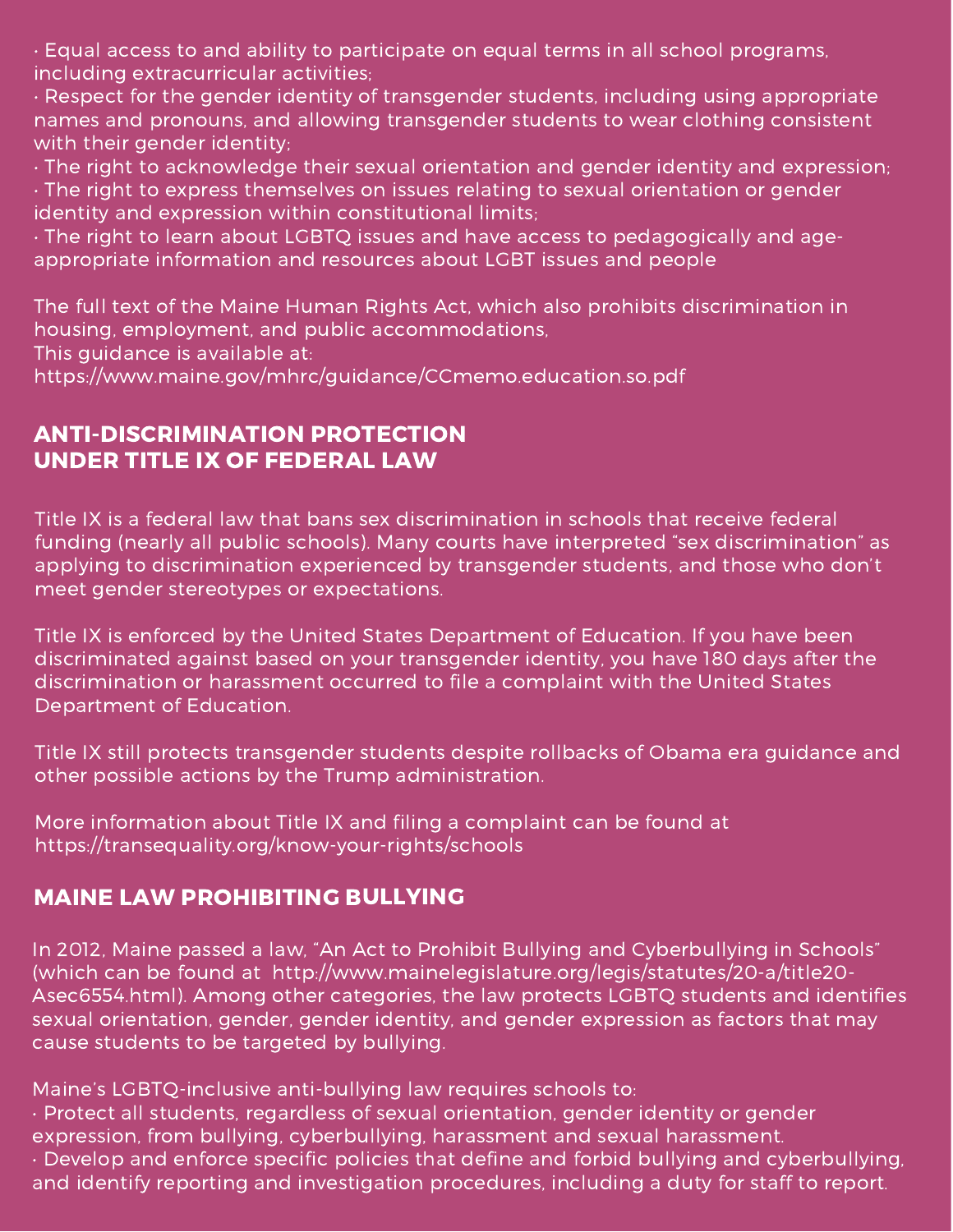• Administer discipline policies that require consideration of alternative forms of discipline designed to correct and address the root causes of a student's misbehavior and restorative school practices to repair the harm done to relationships and persons from the student's misbehavior. (For information on police encounters, the ACLU of Maine has a resource available here www.aclumaine.org/en/know-your-rights/know-yourrights-police-encounters)

• Provide harm-reduction services and referrals, including therapy referrals, to students involved in these incidents.

• Train staff, publicize the policy to the community, and report on incidents annually to the state Department of Education.

## SCHOOL CLUBS AND GSAS

In general, students have a right to form LGBTQ-related school clubs. Whenever a public school allows a non-curricular group (i.e. any club like a Skating Club, Black Student Union, or Chess Club that is not directly related to an academic subject) to meet on school grounds outside of regular instructional time, the school may not discriminate against or deny equal access to student groups who wish to host a meeting, including GSAs, GSTAs and comparable groups. This is because of the Equal Access Act which can be read at https://www.law.cornell.edu/uscode/text/20/4071

# MAKING YOUR SCHOOL'S POLICY INCLUSIVE OF TRANSGENDER AND GENDER EXPANSIVE STUDENTS!

Schools can better protect all students and prevent problems when there are clear guidelines for students, parents, teachers, and administrators to ensure all students feel safe and supported so they can learn at school. Numerous school districts in Maine have Transgender and Gender Expansive policies, and we highlight here the policy for Portland, which is available at https://www.portlandschools.org/common/pages/DisplayFile.aspx? itemId=12024088.

A good policy, like Portland's:

• States its goals and provides leadership (aka "Purpose and Scope") by recognizing the school's obligation to create a safe and inclusive learning environment by supporting the student's gender identity while at school;

• States clear definitions of key terms since many people are hungering for information and vocabulary;

• Provides an opportunity to develop an individual support plan for the student, as with all students, and accepts the student's assertion of gender identity when consistently asserted; • Respects the student's wishes about disclosure of their gender identity in school, and abides by the wishes of the student while at school in the event that the student and their parent do not agree on the student's gender identity or expression to provide learning environment without discrimination;